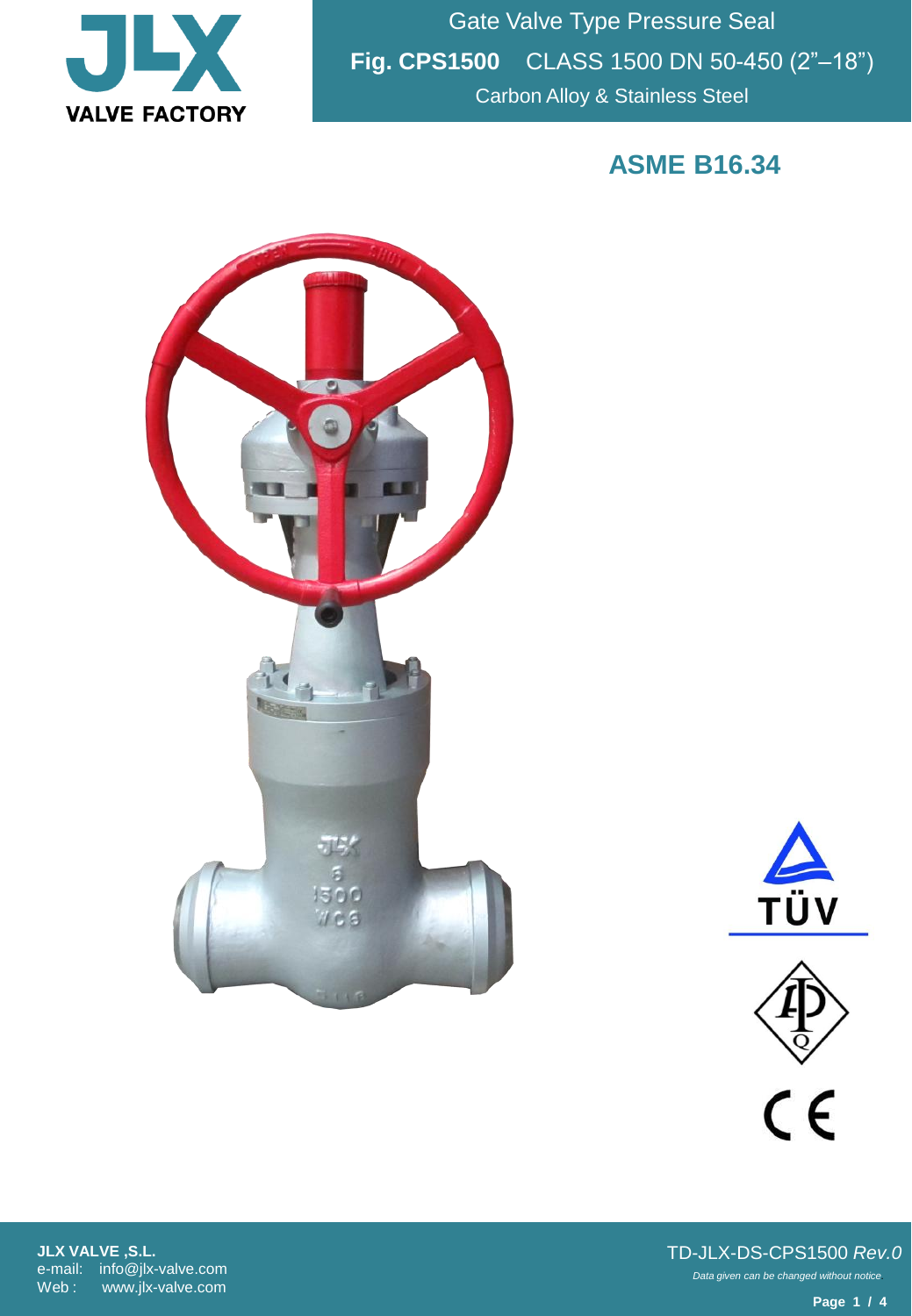

Gate Valve Type Pressure Seal **Fig. CPS1500** CLASS 1500 DN 50-450 (2"–18") Parts & Materials

| Item                                                                                  | <b>Description</b>  | Material of construction*   |                                             |                           |                              |  |
|---------------------------------------------------------------------------------------|---------------------|-----------------------------|---------------------------------------------|---------------------------|------------------------------|--|
|                                                                                       |                     | <b>Carbon Steel</b>         | <b>Carbon Steel (Low Temp.)</b>             | <b>Alloy Steel</b>        | <b>Stainless Steel</b>       |  |
| 1                                                                                     | Body                | A 216 Gr.WCB                | A 352 Gr.LCB                                | A 217 Gr.C5               | A 351 Gr.CF8M                |  |
| $\overline{2}$                                                                        | <b>Bonnet</b>       | A 216 Gr.WCB                | A 352 Gr.LCB                                | A 217 Gr.C5               | A 351 Gr.CF8M                |  |
| 3                                                                                     | Wedge               | A 216 Gr.WCB + Stellite     | A 352 Gr.LCB + Stellite                     | A 217 Gr.C5 + Stellite    | A 351 Gr.CF8M + Stellite     |  |
| 4                                                                                     | Yoke                | A 216 Gr.WCB                | A 352 Gr.LCB                                | A 217 Gr.C5               | A 351 Gr.CF8M                |  |
| 5                                                                                     | <b>Stem</b>         | A 182 Gr.F6a                | A 182 Gr.F304                               | A 182 Gr.F6a              | A 182 Gr.F316                |  |
| 6                                                                                     | Seat Ring           | $A$ 105 + Stellite          | A 182 Gr.F304 + Stellite                    | A 182 Gr.F6a + Stellite   | A 182 Gr.F316 + Stellite     |  |
| $\overline{7}$                                                                        | <b>Stem Nut</b>     | B 148 / A 439 Gr.D2         | B 148 / A 439 Gr.D2                         | B 148 / A 439 Gr.D2       | B 148 / A 439 Gr.D2          |  |
| 8                                                                                     | <b>Backseat</b>     | <b>Stellite</b>             | <b>Stellite</b>                             | <b>Stellite</b>           | <b>Stellite</b>              |  |
| 9                                                                                     | Gland               | A 105                       | A 105                                       | A 182 Gr. F6a             | A 182 Gr.F316                |  |
| 10                                                                                    | <b>Gland Flange</b> | A 105                       | A 105                                       | A 105                     | A 182 Gr.F304                |  |
| 11                                                                                    | <b>Stem Packing</b> | Graphite                    | Graphite<br>Graphite                        |                           | Graphite                     |  |
| 12                                                                                    | Gasket              | Graphite                    | Graphite                                    | Graphite                  | Graphite                     |  |
| 13                                                                                    | Bonnet Bolt & Nut   | A 193 Gr.B7 / A 194 Gr.2H   | A 193 Gr.B7 / A 194 Gr.2H                   | A 193 Gr.B7 / A 194 Gr.2H | A 193 Gr.B7 / A 194 Gr.2H(3) |  |
| 14                                                                                    | Bolt & Nut          | A 193 Gr.B7 / A 194 Gr.2H   | A 193 Gr.B7 / A 194 Gr.2H                   | A 193 Gr.B7 / A 194 Gr.2H | A 193 Gr.B7 / A 194 Gr.2H    |  |
| 15                                                                                    | Yoke Bolt & Nut     | A 193 Gr.B7 / A 194 Gr.2H   | A 193 Gr.B7 / A 194 Gr.2H                   | A 193 Gr.B7 / A 194 Gr.2H | A 193 Gr.B7 / A 194 Gr.2H    |  |
| 16                                                                                    | Segmental Ring      | A 515 Gr.70                 | A 182 Gr.F304                               | A 182 Gr.F304             | A 182 Gr.F316                |  |
| 17                                                                                    | Handw heel          | <b>Carbon Steel</b>         | <b>Carbon Steel</b>                         | <b>Carbon Steel</b>       | <b>Carbon Steel</b>          |  |
| (3) Zinc coating<br>* Standard constructions with Trim 5, other options are available |                     |                             |                                             |                           |                              |  |
|                                                                                       |                     |                             |                                             |                           |                              |  |
| <b>API 600</b><br>Trim No.                                                            | <b>Nominal Trim</b> | <b>Stem</b><br>Backseat (1) | <b>Seating Surface</b><br><b>Body/Wedge</b> | ⊙<br>7                    |                              |  |

| <b>API 600</b> | <b>Nominal Trim</b>    | <b>Stem</b>  | <b>Seating Surface</b>       |  |
|----------------|------------------------|--------------|------------------------------|--|
| Trim No.       |                        | Backseat (1) | <b>Body/Wedge</b>            |  |
| 1              | F6                     |              | 13Cr                         |  |
| 2              | 304                    | 18Cr-8Ni     | 18Cr-8Ni                     |  |
| 3              | F310                   | 25Cr-20Ni    | 25Cr-20Ni                    |  |
| $\overline{4}$ | Hard F6                | 13Cr         | Hard 13Cr                    |  |
| 5              | <b>Hardfaced</b>       | 13Cr         | $Co-Cr A(2)$                 |  |
| 5A             | <b>Hardfaced</b>       | 13Cr         | Ni-Cr                        |  |
| 6              | F6 and Cu-Ni           | 13Cr         | 13Cr and Cu-Ni               |  |
| $\overline{7}$ | F6 and Hard F6         | 13Cr         | 13Cr and Hard 13Cr           |  |
| 8              | F6 and Hardfaced       | 13Cr         | 13Cr and Co-Cr A (2)         |  |
| 8A             | F6 and Hardfaced       | 13Cr         | 13Cr and Ni-Cr               |  |
| 9              | Monel                  | Ni-Cu Alloy  | Ni-Cu Alloy                  |  |
| 10             | 316                    | 18Cr-8Ni-Mo  | 18Cr-8Ni-Mo                  |  |
| 11             | Monel and Hardfaced    | Ni-Cu Alloy  | Ni-Cu Alloy and Trim 5 or 5A |  |
| 12             | 316 and Hardfaced      | 18Cr-8Ni-Mo  | 18Cr-8Ni-Mo and Trim 5 or    |  |
| 13             | Alloy 20               | 19Cr-29Ni    | 19Cr-29Ni                    |  |
| 14             | Alloy 20 and Hardfaced | 19Cr-29Ni    | 19Cr-29Ni and Trim 5 or 5A   |  |
| 15             | <b>Hardfaced</b>       | 18Cr-8Ni     | Co-Cr $A(2)$                 |  |
| 16             | <b>Hardfaced</b>       | 18Cr-8Ni-Mo  | Co-Cr $A(2)$                 |  |
| 17             | <b>Hardfaced</b>       | 18Cr-10Ni-Cb | Co-Cr $A(2)$                 |  |
| 18             | <b>Hardfaced</b>       | 19Cr-29Ni    | Co-Cr $A(2)$                 |  |



*(1) and small internal parts that normally contact the service fluid*

*(2) Trademark material Stellite 6*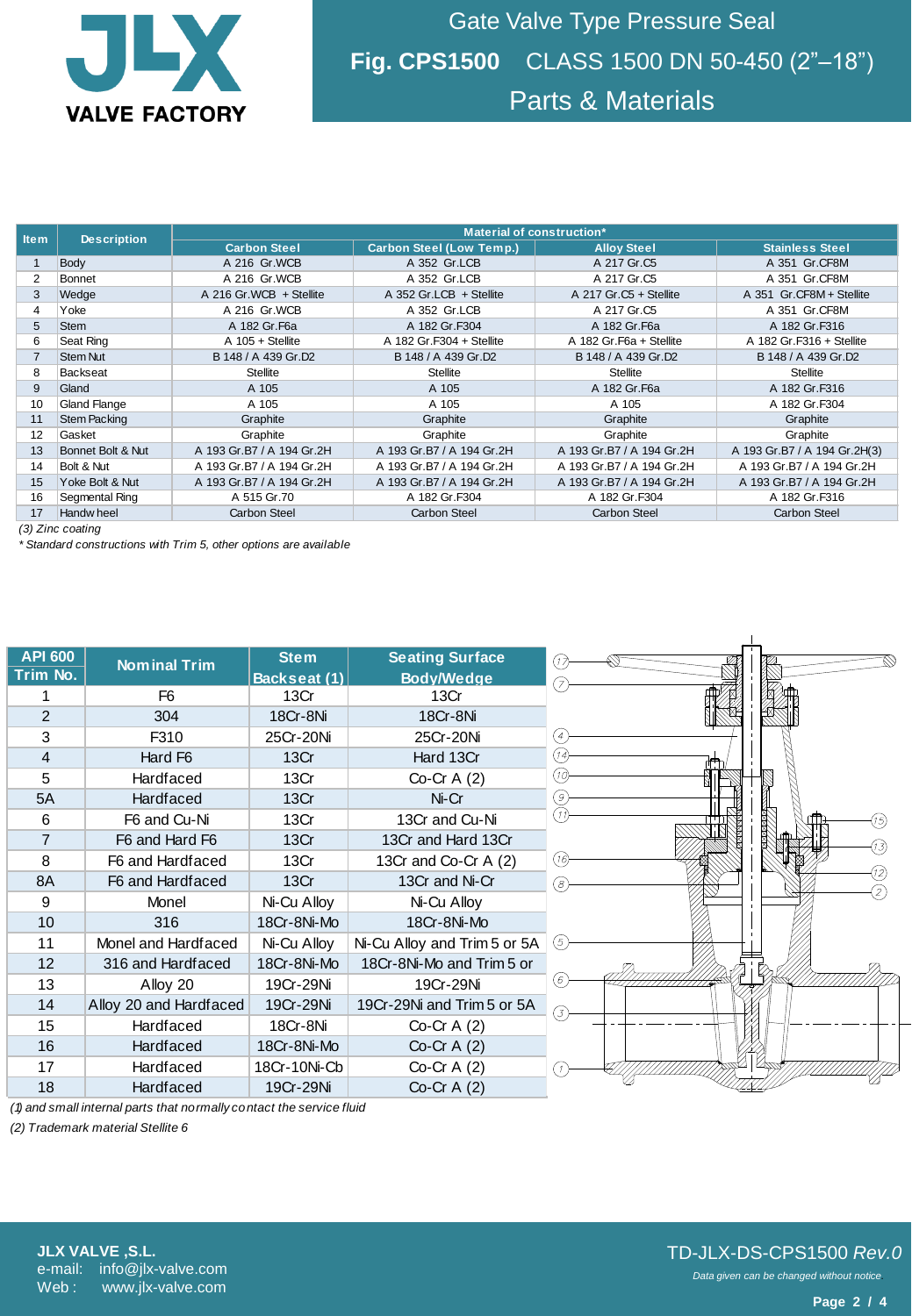

Gate Valve Type Pressure Seal **Fig. CPS1500** CLASS 1500 DN 50-450 (2"–18") **Dimensions** 

| <b>DN</b>           | A    | в    | C    | ØD  | <b>WEIGHT</b> |
|---------------------|------|------|------|-----|---------------|
| 50(2")              | 216  | 368  | 574  | 250 | 67            |
| 65 $(2\frac{1}{2})$ | 254  | 419  | 700  | 350 | 95            |
| 80(3")              | 305  | 470  | 806  | 350 | 119           |
| 100(4")             | 406  | 546  | 887  | 400 | 280           |
| 125(5")             | 483  | 673  | 990  | 460 | 370           |
| 150(6")             | 559  | 705  | 1079 | 460 | 475           |
| 200(8")             | 711  | 832  | 1370 | 710 | 855           |
| 250 (10")           | 863  | 991  | 1520 | 710 | 1222          |
| 300(12")            | 991  | 1130 | 1650 | 710 | 1470          |
| 350 (14")           | 1067 | 1257 | 1820 | 710 | 1990          |
| 400 (16")           | 1194 | 1384 | 1990 | 760 | 2850          |
| 450 (18")           | 1346 | 1537 | 2180 | 760 | 3905          |

*(\*) Dimensions in mm and weight in kg For other sizes consult to the technical department.*



*Data given can be changed without notice.* TD-JLX-DS-CPS1500 *Rev.0*

**Page 3 / 4**